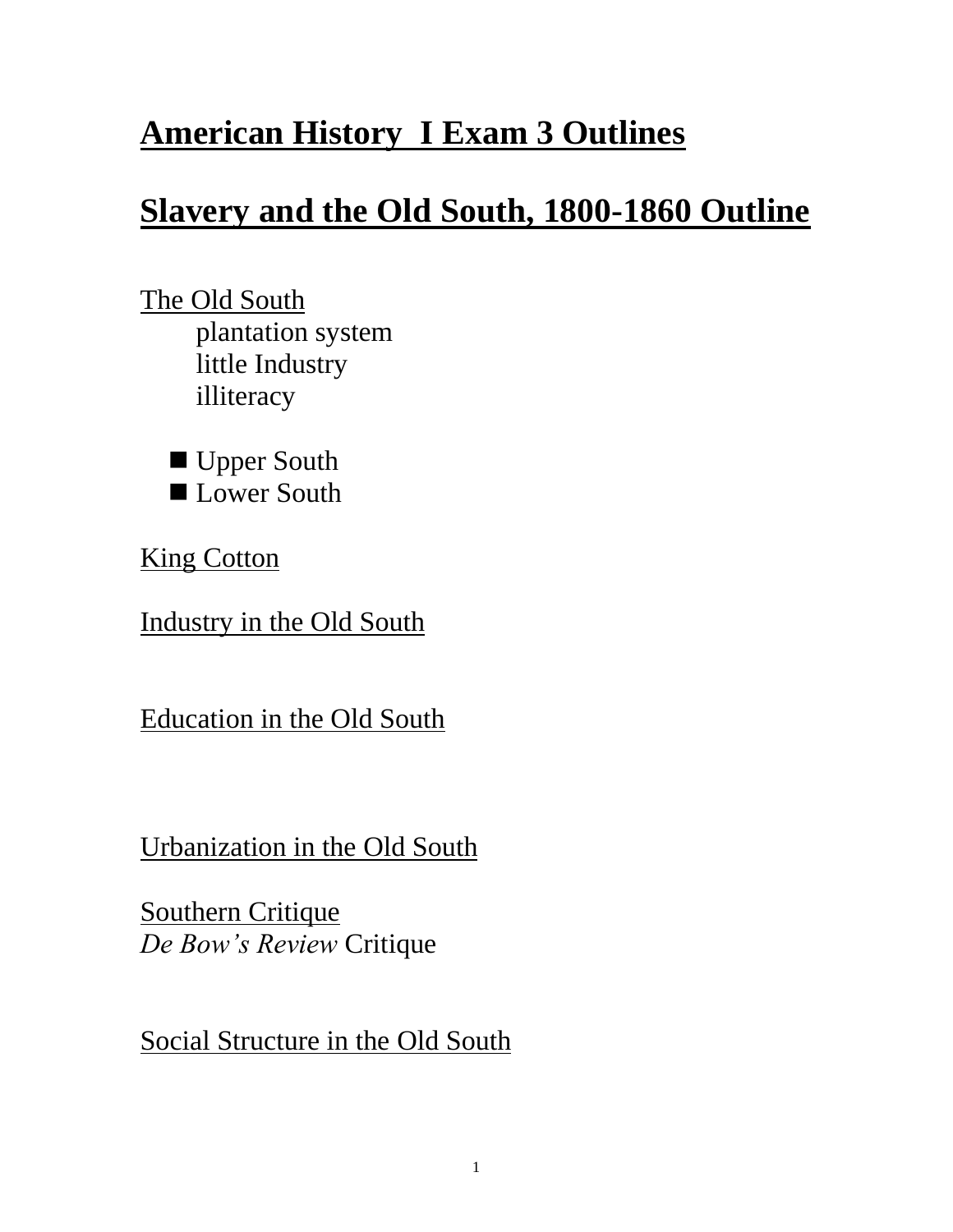#### Southern Class Structure

Planters 3% Small slave holders 20% Non-slaveholding whites 75% Free blacks 2% of Black population,

Black Codes

Planter Class

Honor

Yeoman Farmer

Hill People

Poor whites

Slaves

**Slaves and Slavery**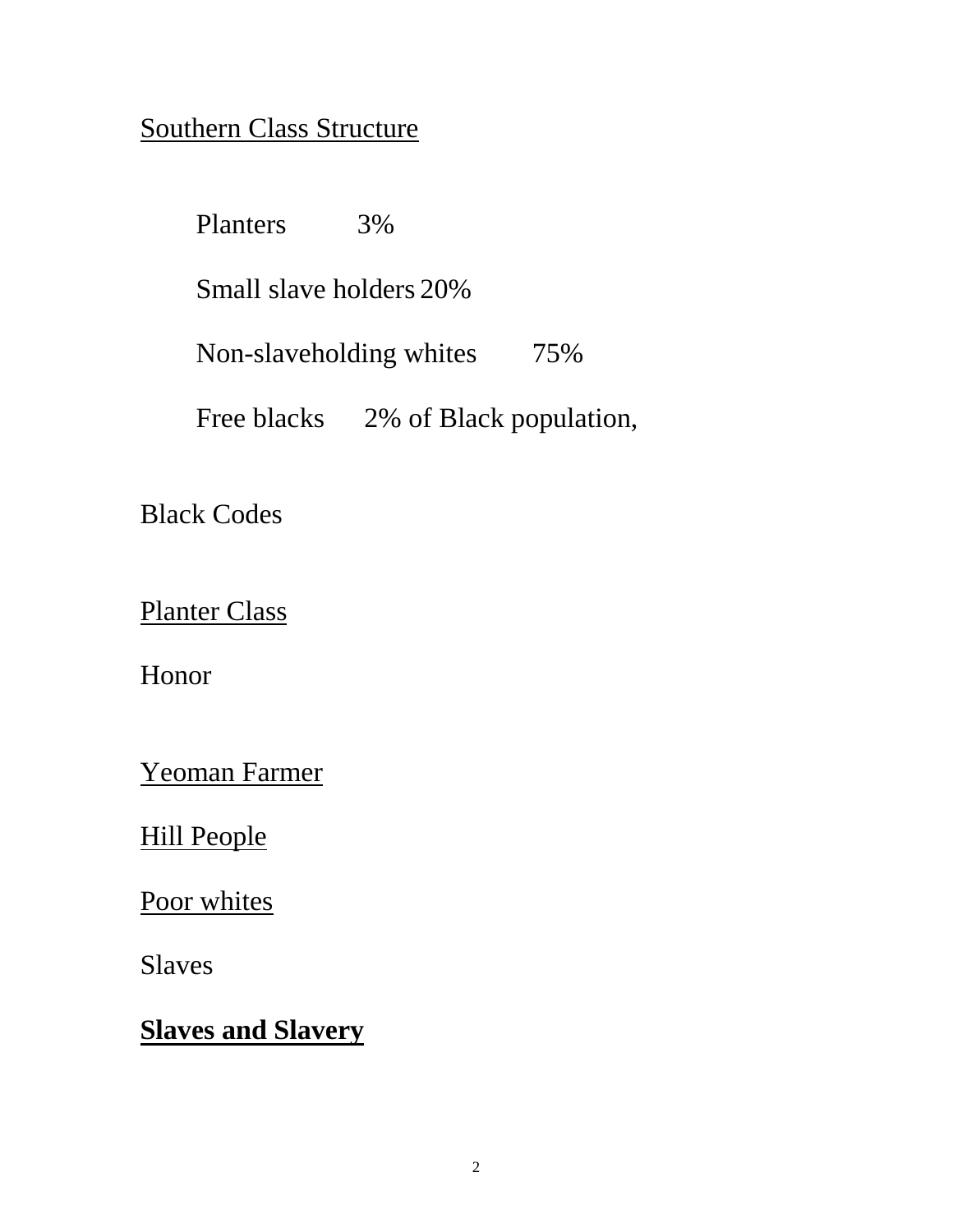S**lave Codes**

**Slavery Conditions** 

Living Conditions

Plantation system: one crop system

1. Gang System

2. Task system-

Question: Why did non-slave holders support slavery?

Slave Trade

**Resistance Nat Turner**

Underground Railroad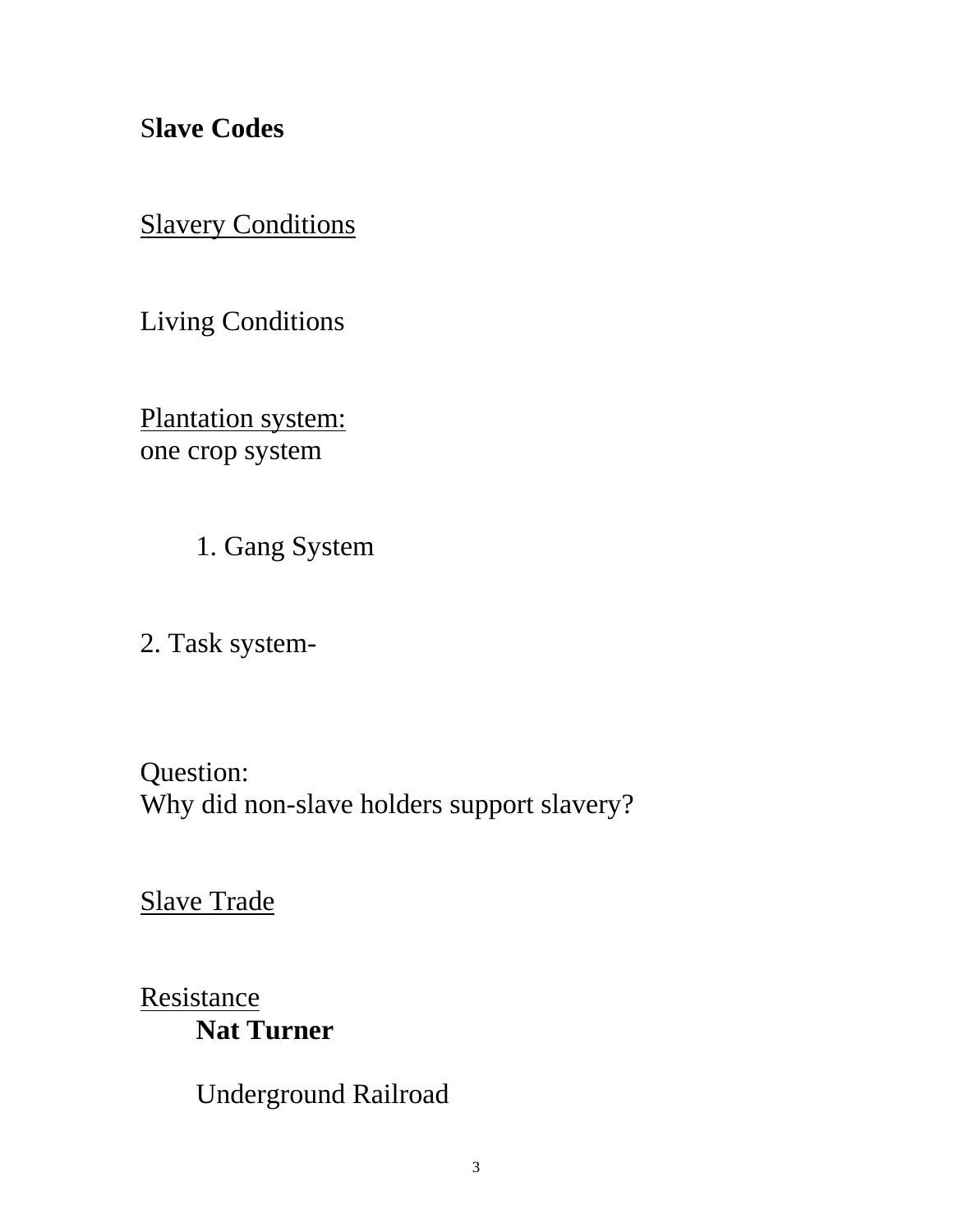#### **Harriet Tubman**

Pro-Slavery Perspective:

## **Conclusion**

# **Manifest Destiny and the West OUTLINE**

## **I. Manifest Destiny**

## **II. The Lure of the West**

- 1. Indians Mexicans whites
- 2. Indians

Pueblos Great Plains Indians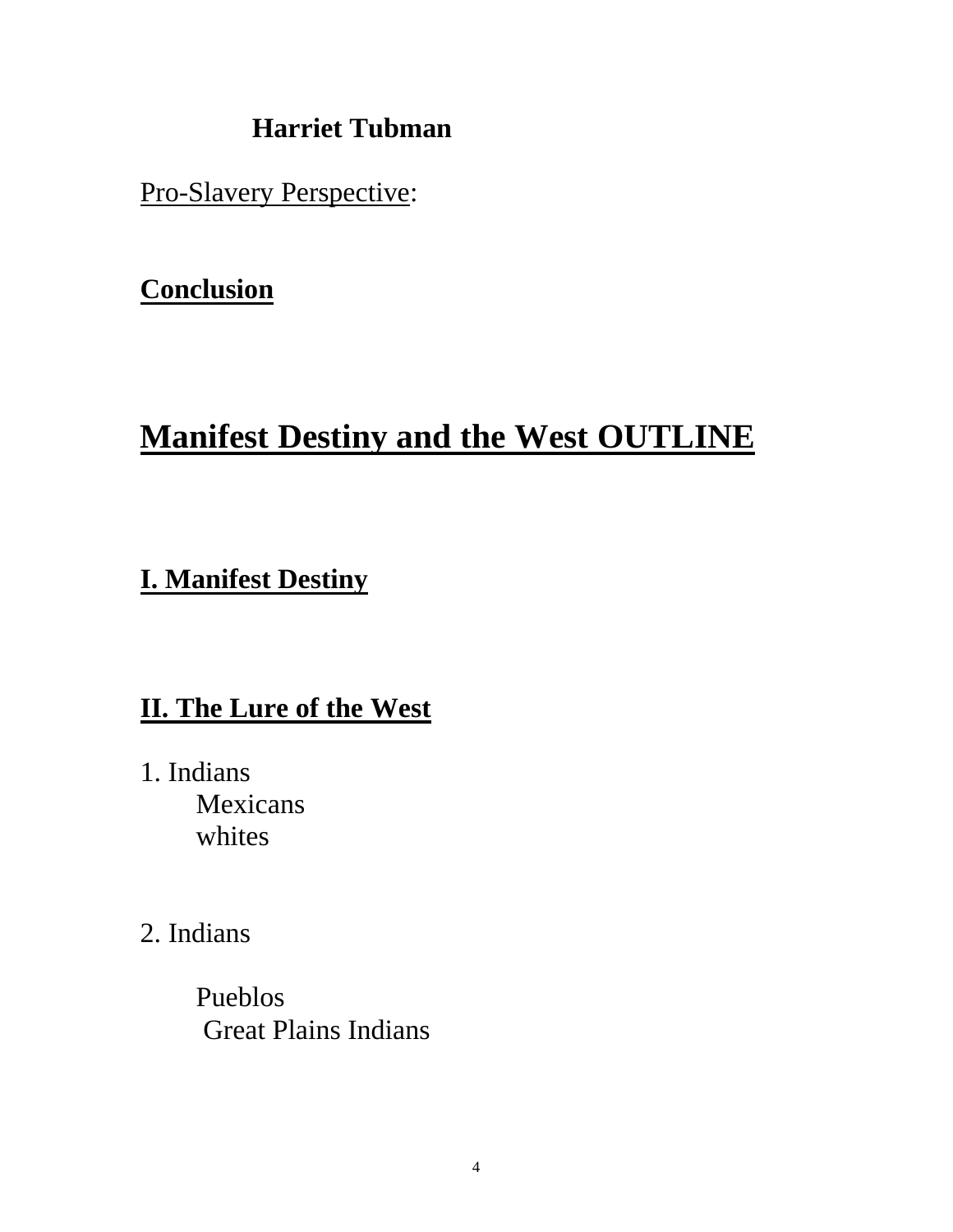## 3. Moving West

**Oregon Trail** 

## 4. Oregon Dispute

#### 5. Texas

- **Stephen Austin**
- Santa Anna
- Rebellion: Alamo in San Antonio
- **Davy Crockett**
- Goliad
- San Jacinto
- Sam Houston
- Texas & US
- **Annexation Opposition**

Republic of Texas, 1836-1845

■ Lone Star State Tejano

# **III. William Harrison's Presidency**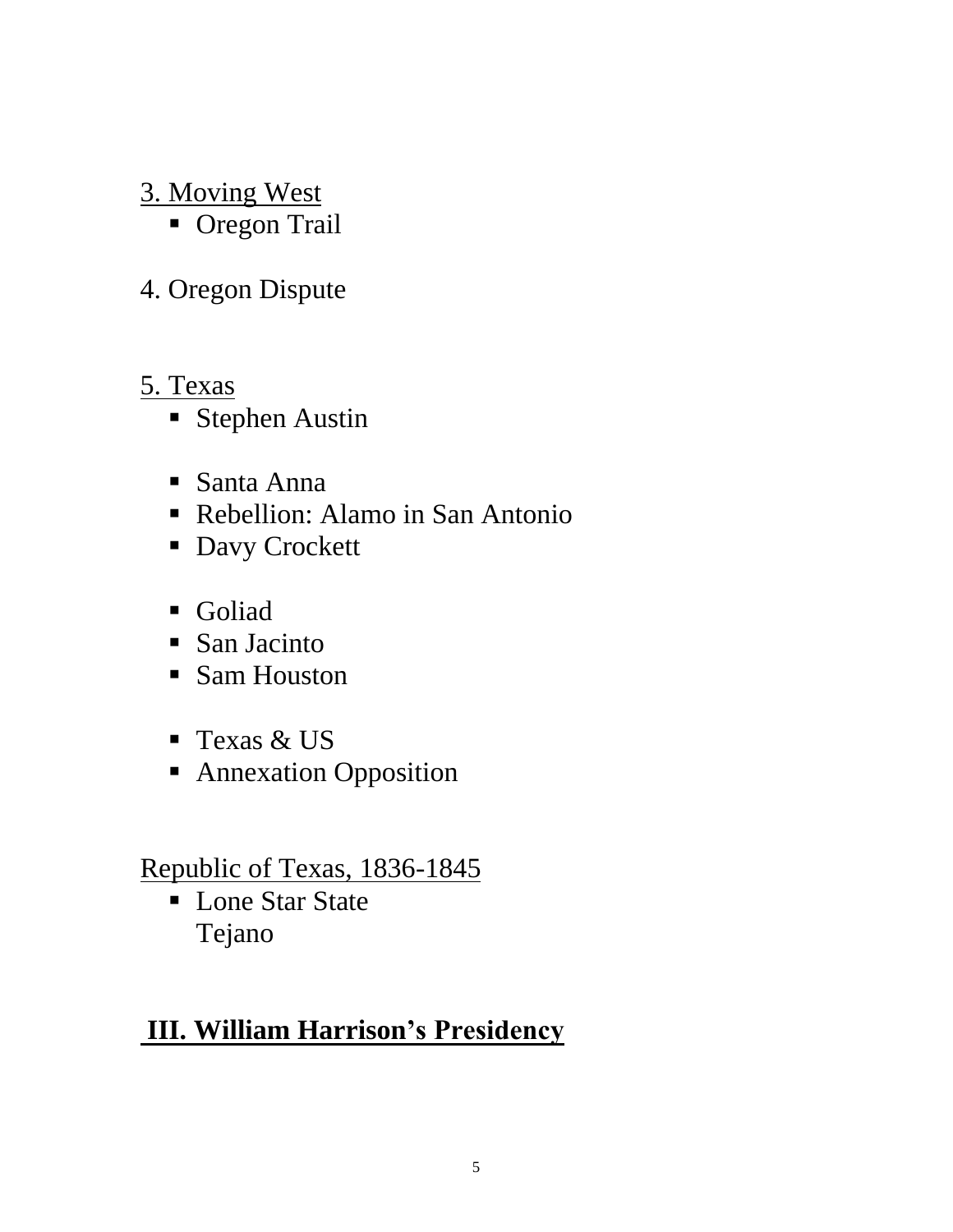• Whig

 $\blacksquare$ 

■ anti-Texas annexation

Other Key Whig Party Members Daniel Webster

Henry Clay

## **IV. John Tyler's Presidency**

1. Bank, Tariff, and tensions within the Whig Party

2. The US and British Relationship under President Tyler

3. Maine Dispute

4. US and Texas

## V**. Election of 1844 and Polk**

1. Oregon Comprise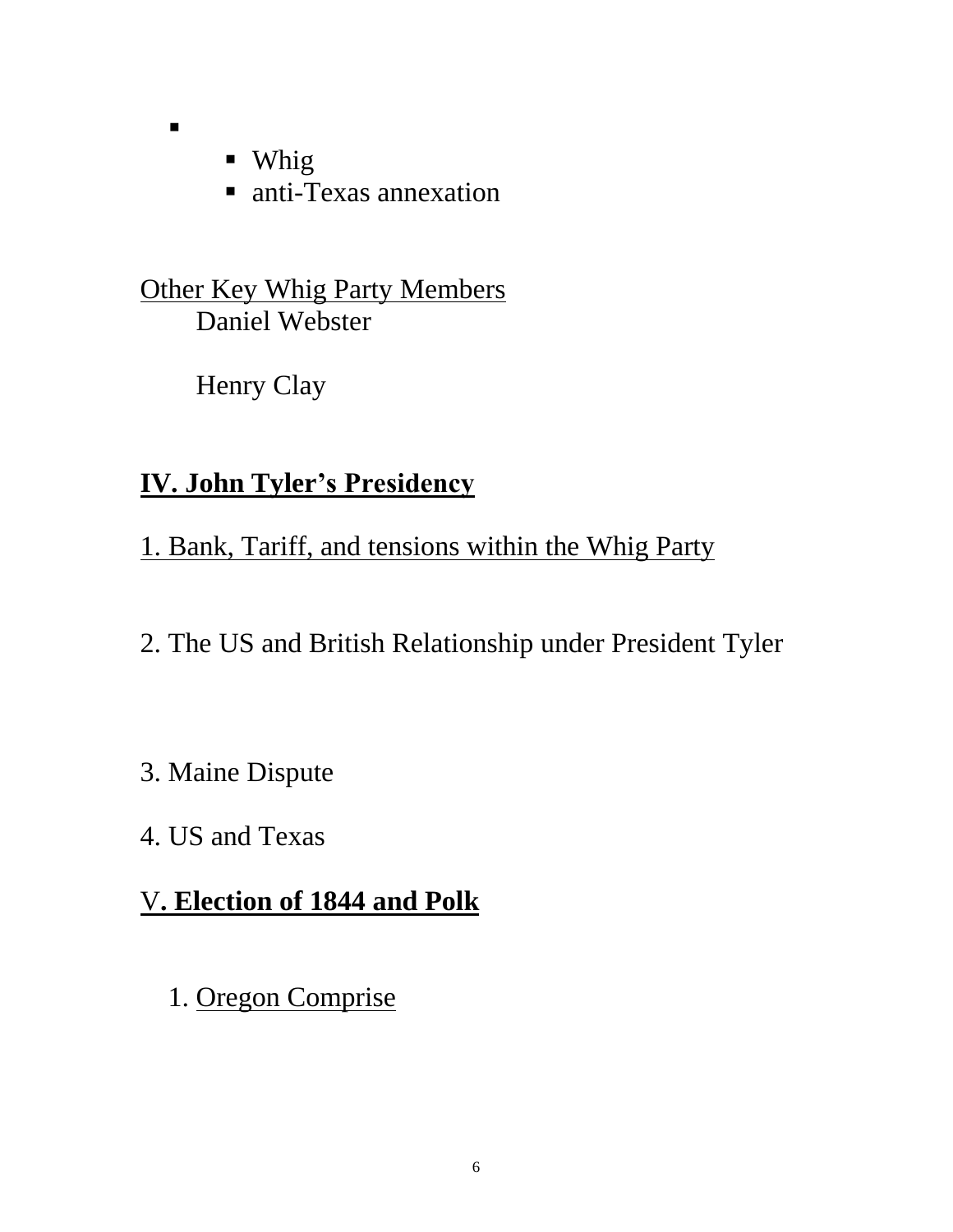### 2. US Mexican War 1846-1848

Rio Grande v. Nueces

Conduct of the War

- Zachary Taylor: Monterrey
- Stephen Kearny: Santa Fe
- **Bear Flag Revolution**
- General Winfield Scott: Mexico City
- 3. Wilmot Proviso 1846
- 4. Treaty of Guadalupe Hildago 1848

# **Sectionalism, 1846-1861 OUTLINE**

#### **I. Events and Crises 1848-1854**

1.) Slavery?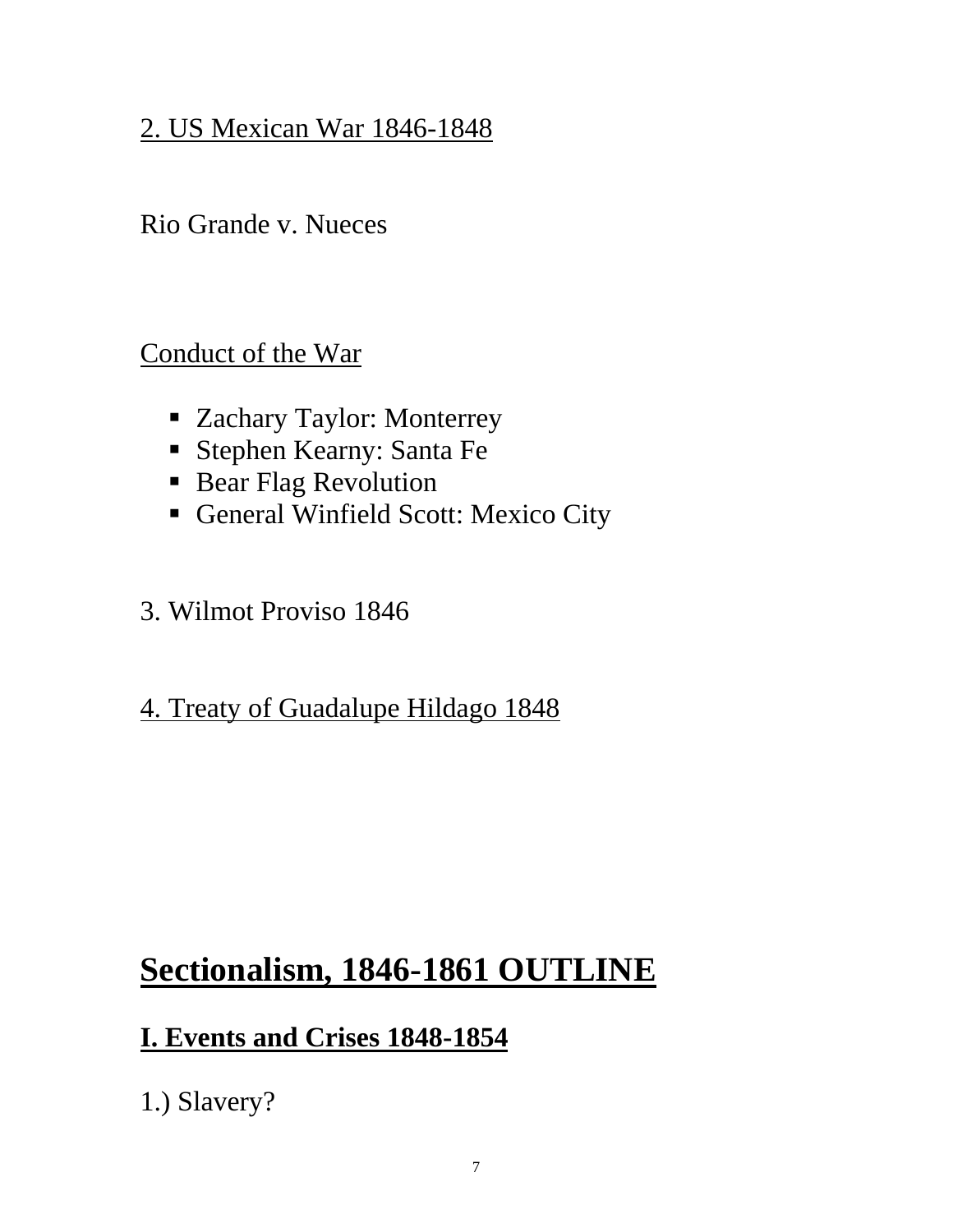Wilmot Proviso

 $\ddot{\phantom{0}}$ 

B. Missouri Compromise line

C. Popular Sovereignty

D. Congressional rule

2. Presidential Election of 1848 Whigs Zachary Taylor

# 3. **Zachary Taylor**

4. Sectional Balance, CA, & Runaway Slaves

**California** Gold Rush

5. Congressional Meeting in 1850

6. Compromise of 1850 California **popular sovereignty Fugitive Slave Act**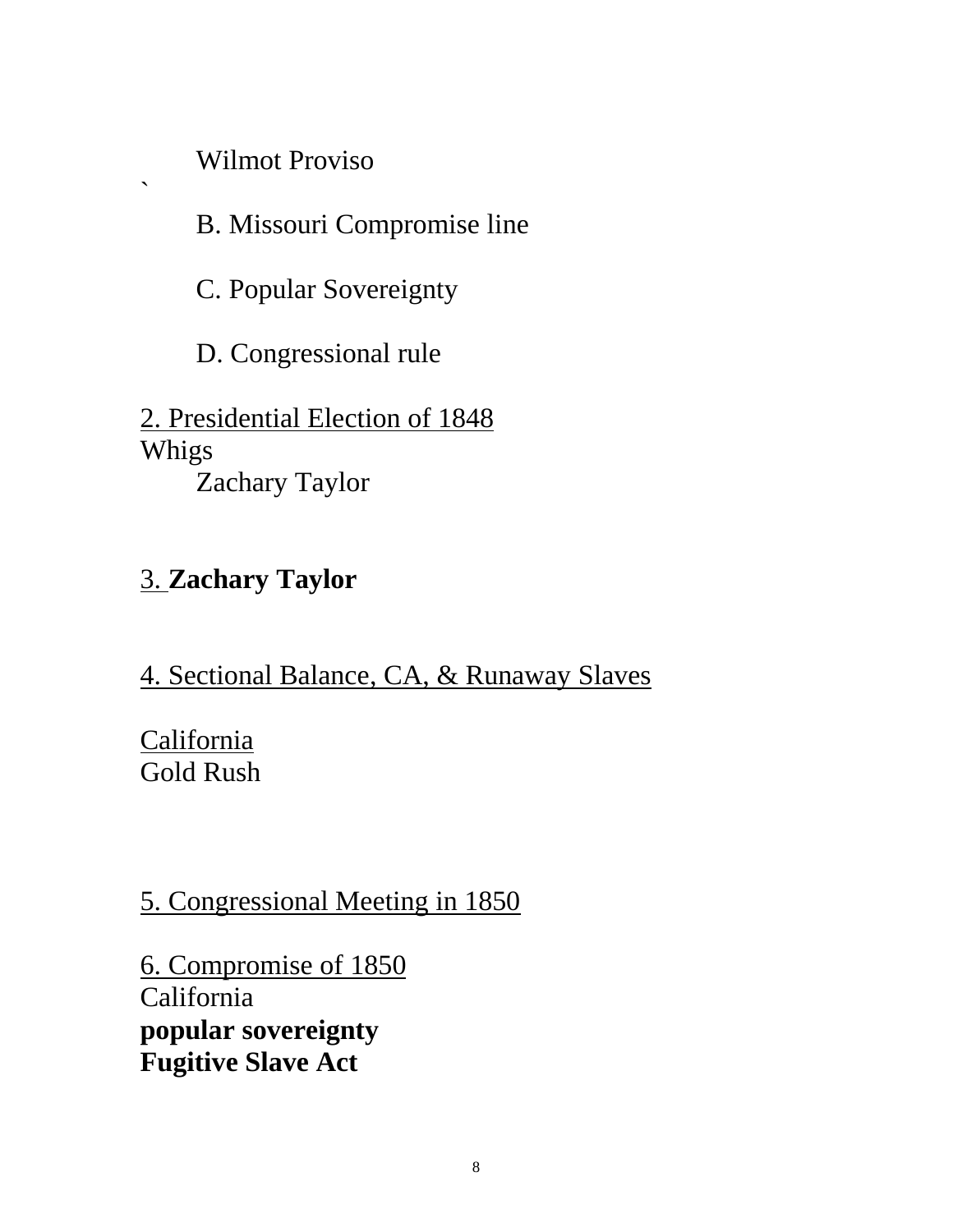Texas

Fugitive Slave Law

7. Millard Fillmore

8) Harriet Beecher Stowe's *Uncle Tom's Cabin*, 1852

9. 1852 Election & Franklin Pierce

Whigs Winfield Scott

Free Soil Candidate John South

Democrats Franklin Pierce

Decline of Whigs

**Franklin Pierce** Democrat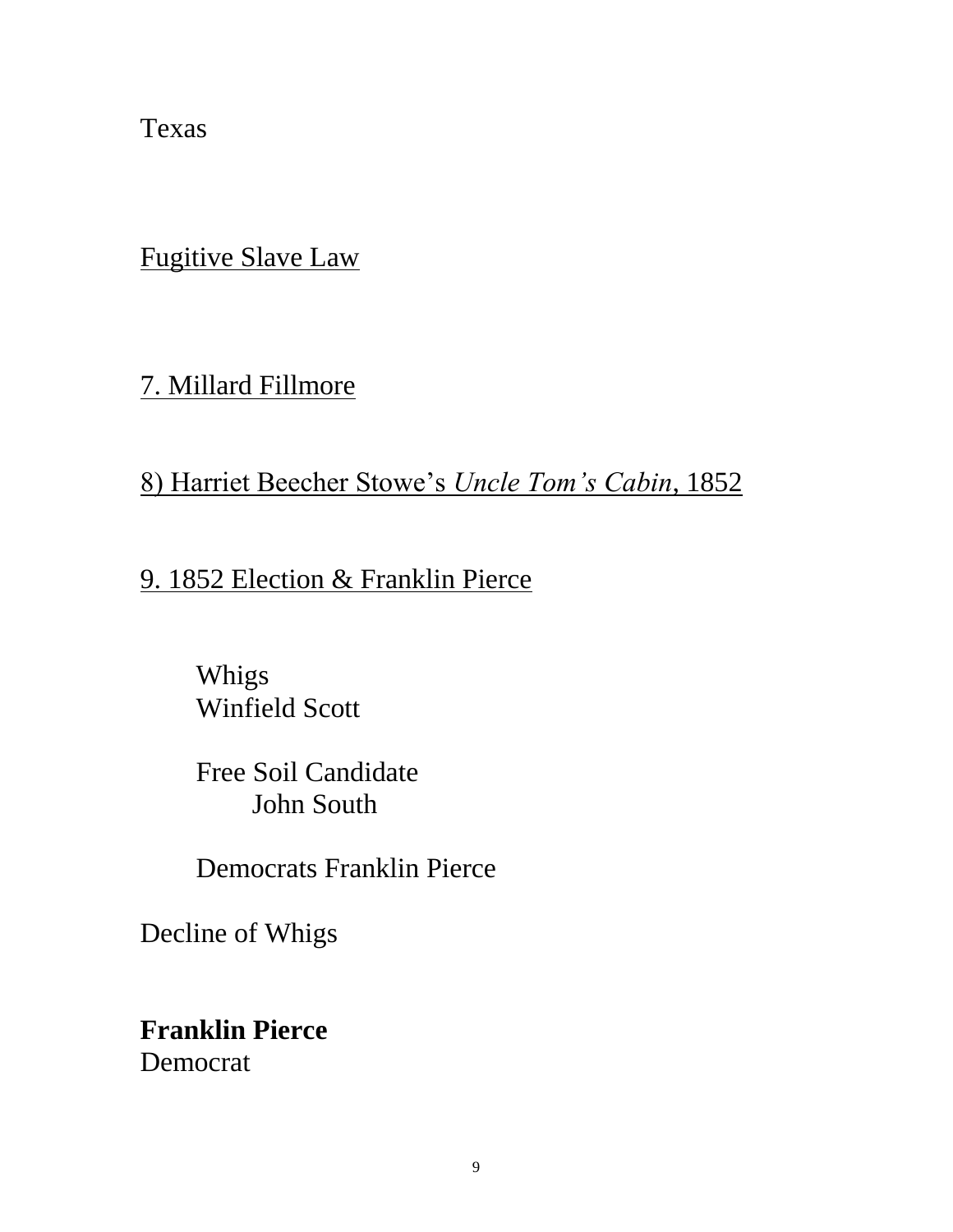10. Expansion of the South/Imperialism Ostend Manifesto, 1854

11.) Transcontinental Railroad

Gadsden Purchase

12). Kansas-Nebraska Act, 1854

Stephen Douglas

#### **. II. Events and Crises Leading up to the Civil War 1854- 1861**

1.) Bleeding Kansas

#### **John Brown**

2.) Sumner & Brooks Affair

3.) Election of 1856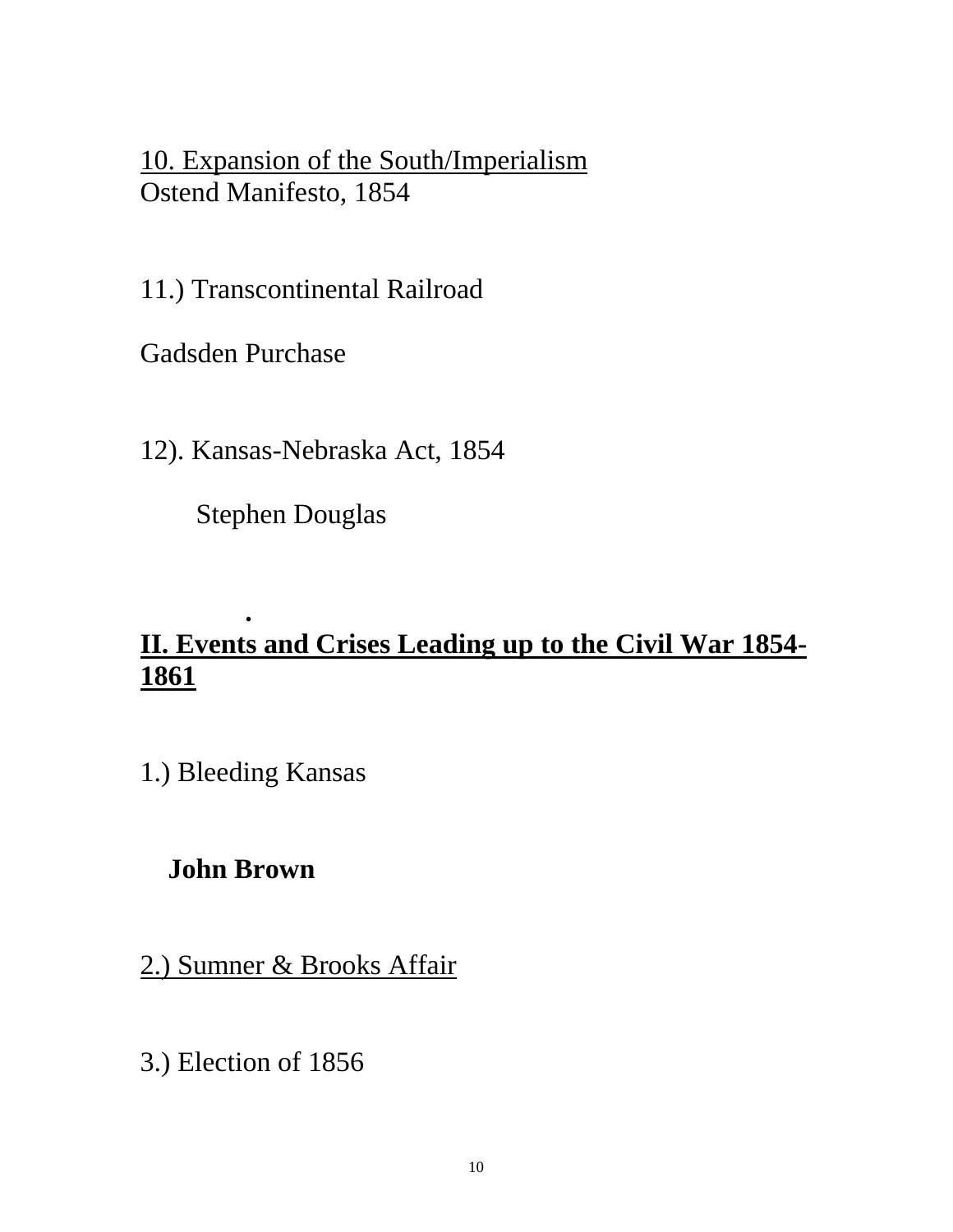Democrats James Buchanan

Republican Party

John C. Fremont

Whigs

Know-Nothing group

Millard Fillmore

James Buchanan

Democrat

4.) Dred Scott Case, 1857

1 5. Lincoln-Douglas Debate

6.) Harpers Ferry, 1859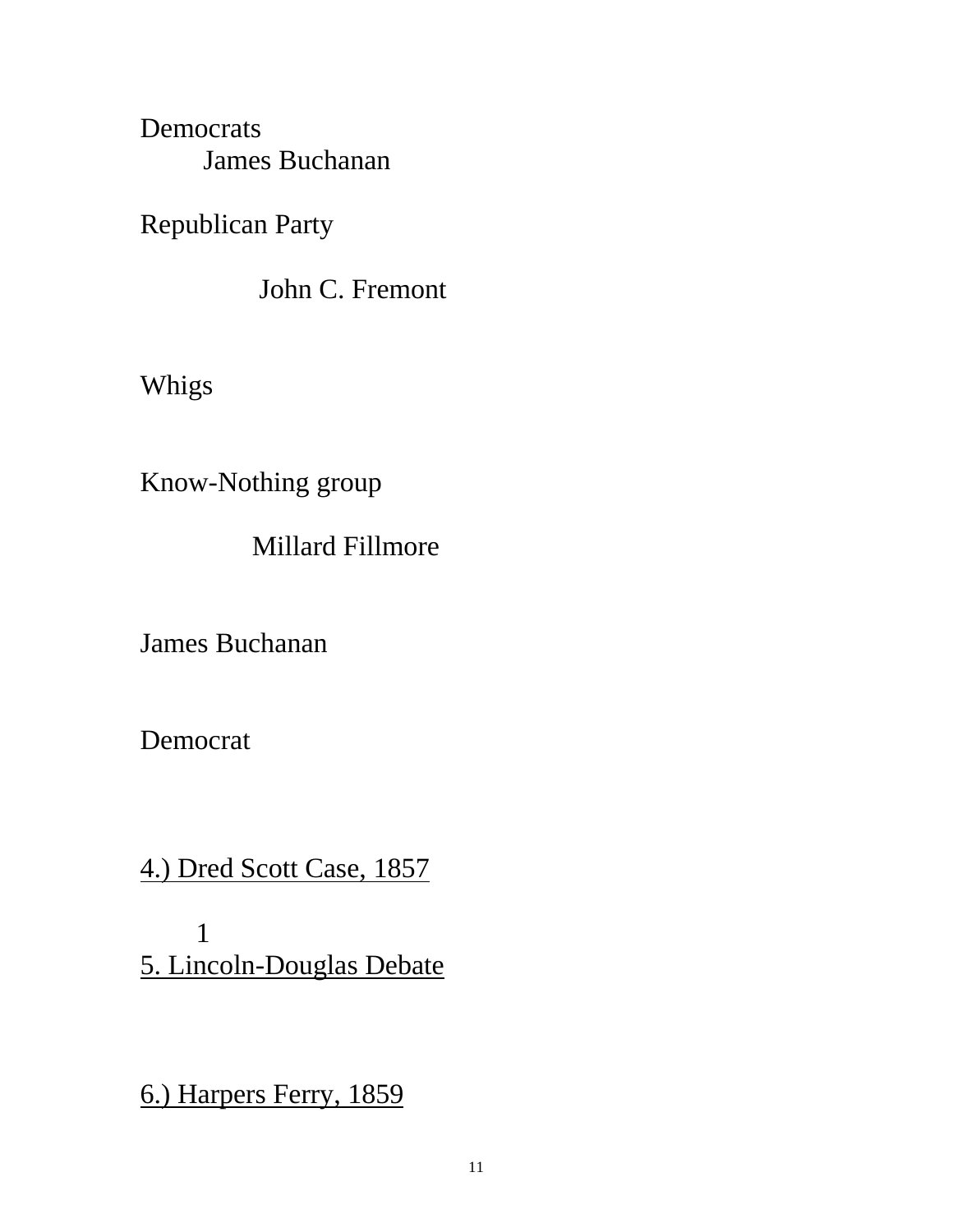### 7. 1860 Election

A. Northern Democrats- Stephen Douglas

B. Southern Democrats- John Breckinridge

C. Constitutional Union Party– John Bell

Republican Party Abraham Lincoln-

8. Abraham Lincoln

III. Secession

■ South Carolina

Question:

Why does the South fear the Republicans if Lincoln will not abolish slavery in the South?

IV. Establishing the Confederacy, 1861

Jefferson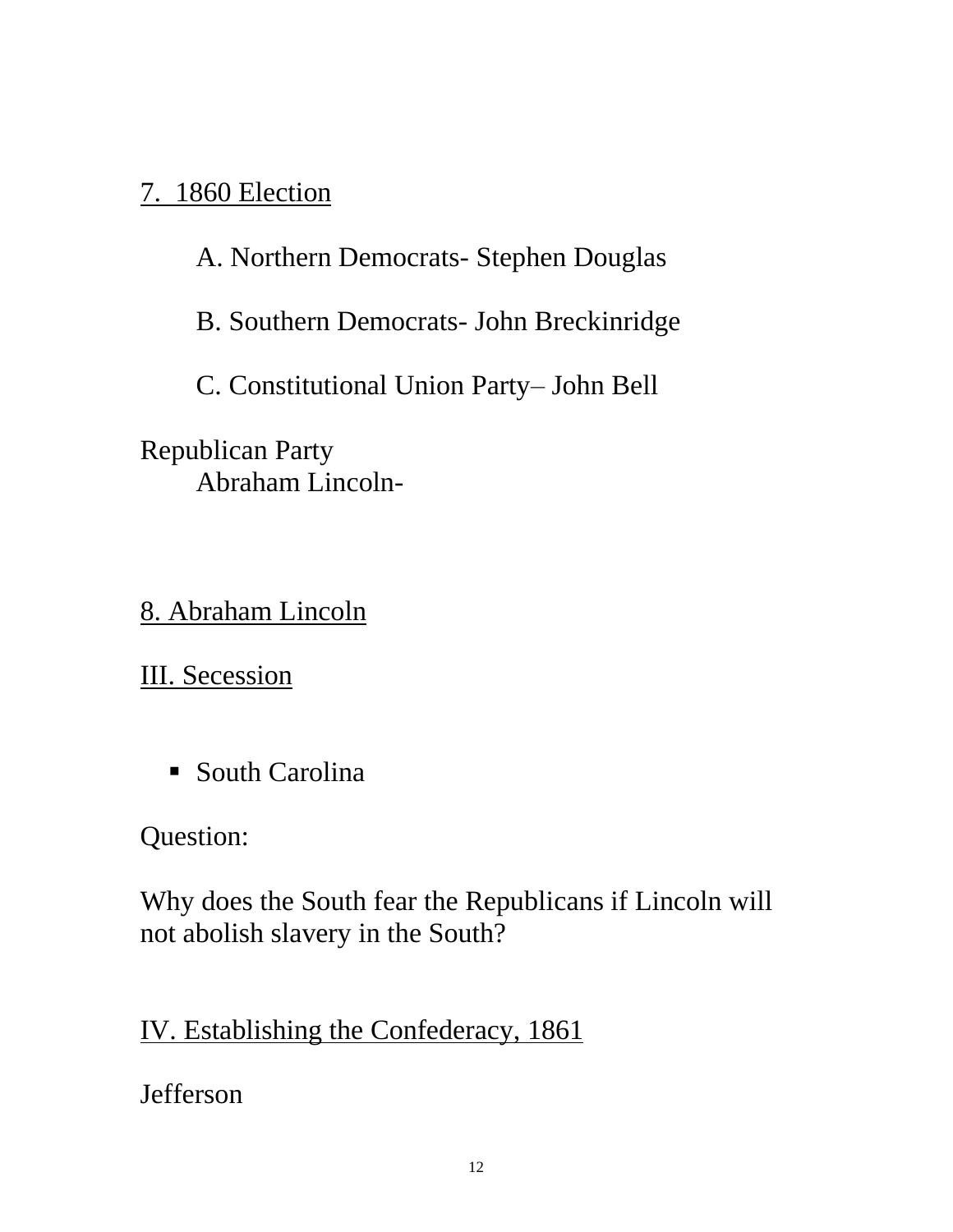The Confederate Constitution-

# **The Civil War, 1861-1865 OUTLINE**

I. Causes

Lincoln **preserve union** 

II. Firing on Fort Sumter, South Carolina

III. Border States Issue

West Virginia

Advantages and Problems of Each Side

Northern Advantages

Southern Advantages

Southern Problems

Northern Problems

Robert E. Lee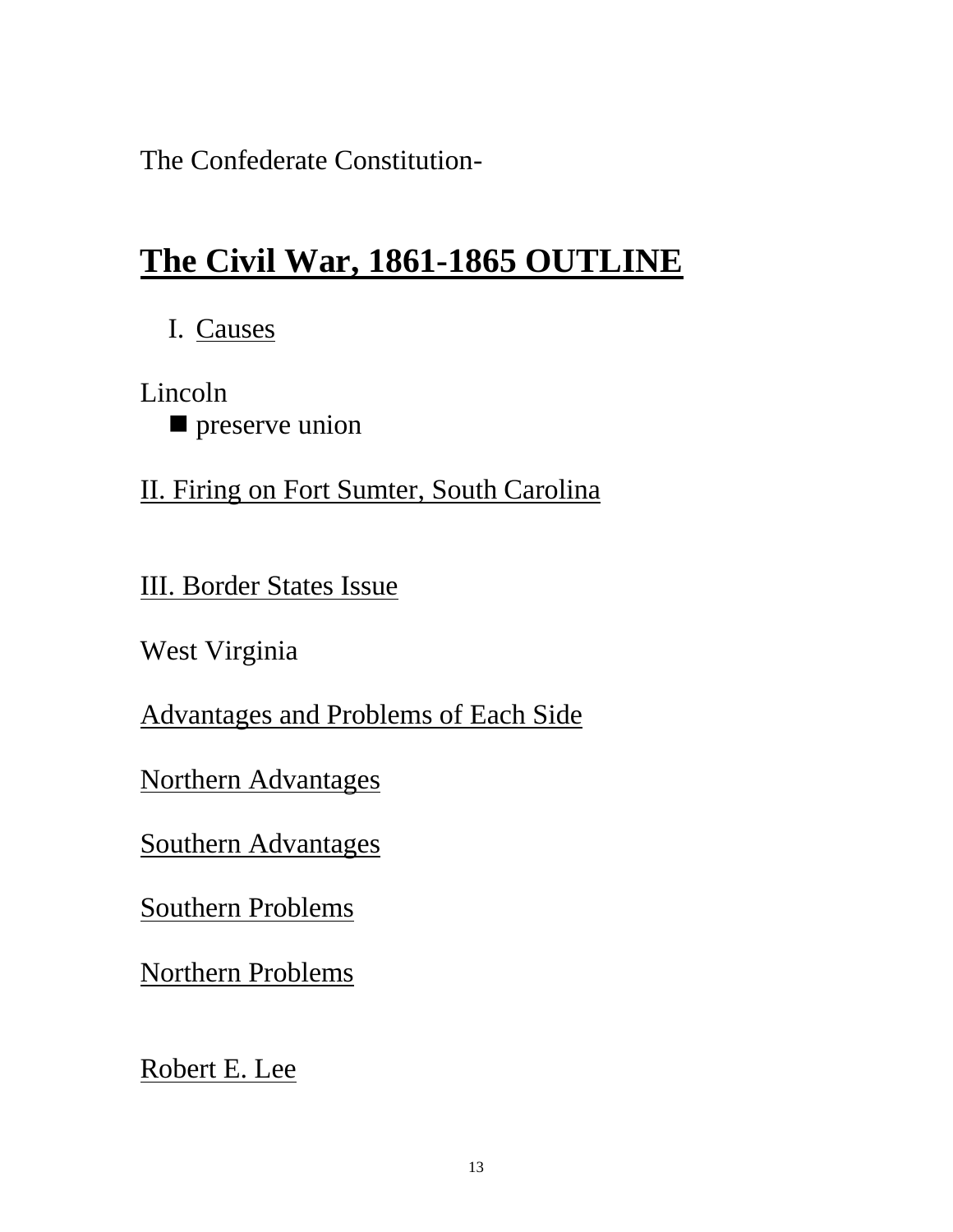## Foreign Affairs and Foreign Intervention

### Mexico Affair

War Strategy Anaconda Plan Blockade

Armies Confederate Draft Union Draft Confederate finances

VI. The War in 1861 Battle of Bull Run

VII. The Year 1862 Fort Henry and Doneslon Union victory 2nd Battle of Bull Run Confederate victory

Antietam, September 1862

General Burnside

Emancipation Proclamation